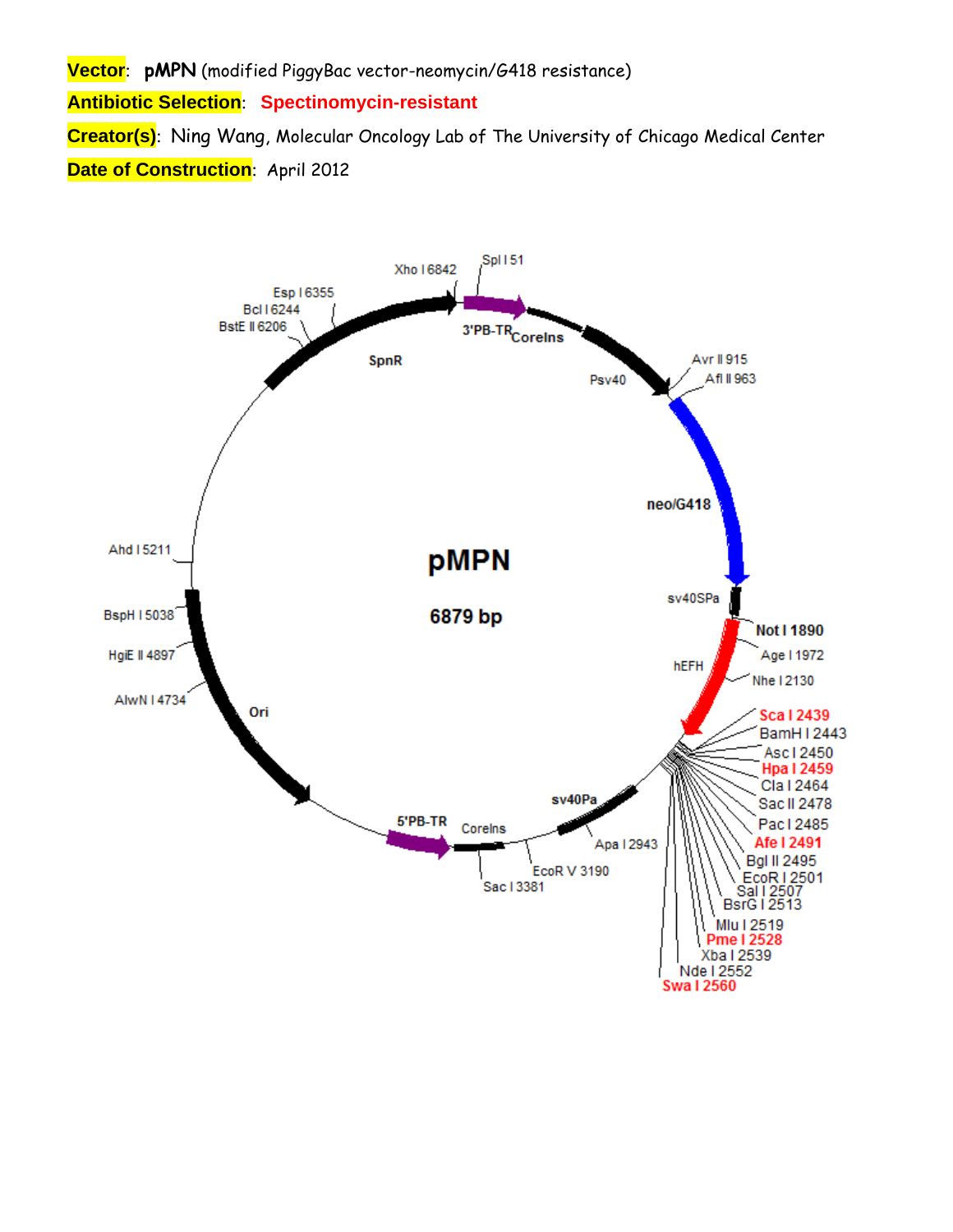## **pMPN Vector Sequence**

*(Spectinomycin-resistant)* 

CTGCAGAACACGCAGCTAGATTAA**CCCTAGAAAGATAATCATATTGTGACGTACGTTAAAGATAATCATGCGTAAAATTGACGCATG** TGTTTTATCGGTCTGTATATCGAGGTTTATTTATTAATTTGAATAGATATTAAGTTTTATTATATTTACACTTACATACTAATAATA AATTCAACAAACAATTTATTTATGTTTATTTATTTATTAAAAAAAAACAAAAACTCAAAATTTCTTCTATAAAGTAACAAAACTTTT ATGAGGGACAGCCCCCCCCCAAAGCCCCCAGGGATGTAATTACGTCCCTCCCCCGCTAGGGGGCAGCAGCGAGCCGCCCGGGGCTCC GCTCCGGTCCGGCGCTCCCCCCGCATCCCCGAGCCGGCAGCGTGCGGGGACAGCCCGGGCACGGGGAAGGTGGCACGGGATCGCTTT CCTCTGAACGCTTCTCGCTGCTCTTTGAGCCTGCAGACACCTGGGGGGATACGGGGAAAAGGCCTCCACGCCAGACTAGagcgcag caccatggcctgaaataacctctgaaagaggaacttggttaggtaccttctgaggcggaaagaaccagctgtggaatgtgtgtcagt tagggtgtggaaagtccccaggctccccagcaggcagaagtatgcaaagcatgcatctcaattagtcagcaaccaggtgtggaaagt ccccaggctccccagcaggcagaagtatgcaaagcatgcatctcaattagtcagcaaccatagtcccgcccctaactccgcccatcc cgcccctaactccgcccagttccgcccattctccgccccatggctgactaattttttttatttatgcagaggccgaggccgcctcgg cctctgagctattccagaagtagtgaggaggcttttttggaggcctaggcttttgcaaaaagcttgattcttctgacacaacagtct cgaacttaaggctagagccaccATGATTGAACAAGATGGATTGCACGCAGGTTCTCCGGCCGCTTGGGTGGAGAGGCTATTCGGCTA TGACTGGGCACAACAGACAATCGGCTGCTCTGATGCCGCCGTGTTCCGGCTGTCAGCGCAGGGGCGCCCGGTTCTTTTTGTCAAGAC CGACCTGTCCGGTGCCCTGAATGAACTGCAGGACGAGGCAGCGCGGCTATCGTGGCTGGCCACGACGGGCGTTCCTTGCGCAGCTGT GCTCGACGTTGTCACTGAAGCGGGAAGGGACTGGCTGCTATTGGGCGAAGTGCCGGGGCAGGATCTCCTGTCATCTCACCTTGCTCC TGCCGAGAAAGTATCCATCATGGCTGATGCAATGCGGCGGCTGCATACGCTTGATCCGGCTACCTGCCCATTCGACCACCAAGCGAA ACATCGCATCGAGCGAGCACGTACTCGGATGGAAGCCGGTCTTGTCGATCAGGATGATCTGGACGAAGAGCATCAGGGGCTCGCGCC AGCCGAACTGTTCGCCAGGCTCAAGGCGCGCATGCCCGACGGCGAGGATCTCGTCGTGACCCATGGCGATGCCTGCTTGCCGAATAT CATGGTGGAAAATGGCCGCTTTTCTGGATTCATCGACTGTGGCCGGCTGGGTGTGGCGGACCGCTATCAGGACATAGCGTTGGCTAC CCGTGATATTGCTGAAGAGCTTGGCGGCGAATGGGCTGACCGCTTCCTCGTGCTTTACGGTATCGCCGCTCCCGATTCGCAGCGCAT CGCCTTCTATCGCCTTCTTGACGAGTTCTTCTGAgcgggactctggggttcgaaatgaccgaccaagcgacgcccaacctgccatca cgatggccgcaataaaatatctttattttcattacatctgtgtgttggttttttgtgtgaGCGGCCGCCGCGTGCCCGTCAGTGGG CAGAGCGCACATCGCCCACAGTCCCCGAGAAGTTGGGGGGAGGGGTCGGCAATTGAACCGGTGCCTAGAGAAGGTGGCGCGGGGTAA ACTGGGAAAGTGATGTCGTGTACTGGCTCCGCCTTTTTCCCGAGGGTGGGGGAGAACCGTATATAAGTGCAGTAGTCGCCGTGAACG TTCTTTTTCGCAACGGGTTTGCCGCCAGAACACAGCTGAAGCTAGCTTCGAGGGGCTCGCATCTCTCCTTCACGCGCCCGCCGCCCT ACCTGAGGCCGCCATCCACGCCGGTTGAGTCGCGTTCTGCCGCCTCCCGCCTGTGGTGCCTCCTGAACTGCGTCCGCCGTCTAGGTA AGTTTAAAGCTCAGGTCGAGACCGGGCCTTTGTCCGGCGCTCCCTTGGAGCCTACCTAGACTCAGCCGGCTCTCCACGCTTTGCCTG ACCCTGCTTGCTCAACTCTACGTCTTTGTTTCGTTTTCTGTTCTGCGCCGTTACAGATCCAAGCTGTGACCGGCGCCTACGGTACC**A GTACTGGATCCGGCGCGCCGTTAACATCGATAAGCTTCCGCGGTTAATTAAAGCGCT**agatctG**AATTCGTCGACTGTACAACGCGT GTTTAAACTTCGAATCTAGATACGTACATATGATTTAAAT**GATCTAACTAACTAAACTTGTTTATTGCANCTTATAATGGTTACAAA TAAAGCAATAGCATCACAAATTTCACAAATAAAGCATTTTTTTCACTGCATTCTAGTTGTGGTTTGTCCAAACTCATCAATGTATCT TATCATGTCTGGAATGACTCAAATGATGTCAATTAGTCTATCAGAAGCTCATCTGGTCTCCCTTCCGGGGGACAAGACATCCCTGTT TAATATTTAAACAGCAGTGTTCCCAAACTGGGTTCTTATATCCCTTGCTCTGGTCAACCAGGTTGCAGGGTTTCCTGTCCTCACAGG AACGAAGTCCCTAAAGAAACAGTGGCAGCCAGGTTTAGCCCCGGAATTGACTGGATTCCTTTTTTAGGGCCCATTGGTATGGCTTTT TCCCCGTATCCCCCCAGGTGTCTGCAGGCTCAAAGAGCAGCGAGAAGCGTTCAGAGGAAAGCGATCCCGTGCCACCTTCCCCGTGCC CGGGCTGTCCCCGCACGCTGCCGGCTCGGGGATGCGGGGGGAGCGCCGGACCGGAGCGGAGCCCCGGGCGGCTCGCTGCTGCCCCCT AGCGGGGGAGGGACGTAATTACATCCCTGGGGGCTTTGGGGGGGGGCTGTCCCTGATATCTATAACAAGAAAATATATATATAATAA GTTATCACGTAAGTAGAACATGAAATAACAATATAATTATCGTATGAGTTAAATCTTAAAAGTCACGTAAAAGATAATCATGCGTCA TTTTGACTCACGCGGTCGTTATAGTTCAAAATCAGTGACACTTACCGCATTGACAAGCACGCCTCACGGGAGCTCCAAGCGGCGACT GAGATGTCCTAAATGCACAGCGACGGATTCGCGCTATTTAGAAAGAGAGAGCAATATTTCAAGAATG**CATGCGTCAATTTTACGCAG ACTATCTTTCTAGGG**TTAATCTAGCTGCATCAGGATCATATCGTCGGGTCTTTTTTCATCGCCCAAGCTGGCGCTATCTGGGCATCG GGGAGGAAGAAGCCCGTGCCTTTTCCCGCGAGGTTGAAGCGGCATGGAAAGAGTTTGCCGAGGATGACTGCTGCTGCATTGACGTTG AGCGAAAACGCACGTTTACCATGATGATTCGGGAAGGTGTGGCCATGCACGCCTTTAACGGTGAACTGTTCGTTCAGGCCACCTGGG ATACCAGTTCGTCGCGGCTTTTCCGGACACAGTTCCGGATGGTCAGCCCGAAGCGCATCAGCAACCCGAACAATACCGGCGACAGCC GGAACTGCCGTGCCGGTGTGCAGATTAATGACAGCGGTGCGGCGCTGGGATATTACGTCAGCGAGGACGGGTATCCTGGCTGGATGC CGCAGAAATGGACATGGATACCCCGTGAGTTACCCGGCGGGCGCGCTTGGCGTAATCATGGTCATAGCTGTTTCCTGTGTGAAATTG TTATCCGCTCACAATTCCACACAACATACGAGCCGGAAGCATAAAGTGTAAAGCCTGGGGTGCCTAATGAGTGAGCTAACTCACATT AATTGCGTTGCGCTCACTGCCCGCTTTCCAGTCGGGAAACCTGTCGTGCCAGCTGCATTAATGAATCGGCCAACGCGCGGGGAGAGG CGGTTTGCGTATTGGGCGCTCTTCCGCTTCCTCGCTCACTGACTCGCTGCGCTCGGTCGTTCGGCTGCGGCGAGCGGTATCAGCTCA CTCAAAGGCGGTAATACGGTTATCCACAGAATCAGGGGATAACGCAGGAAAGAACATGTGAGCAAAAGGCCAGCAAAAGGCCAGGAA CCGTAAAAAGGCCGCGTTGCTGGCGTTTTTCCATAGGCTCCGCCCCCCTGACGAGCATCACAAAAATCGACGCTCAAGTCAGAGGTG GCGAAACCCGACAGGACTATAAAGATACCAGGCGTTTCCCCCTGGAAGCTCCCTCGTGCGCTCTCCTGTTCCGACCCTGCCGCTTAC CGGATACCTGTCCGCCTTTCTCCCTTCGGGAAGCGTGGCGCTTTCTCATAGCTCACGCTGTAGGTATCTCAGTTCGGTGTAGGTCGT TCGCTCCAAGCTGGGCTGTGTGCACGAACCCCCCGTTCAGCCCGACCGCTGCGCCTTATCCGGTAACTATCGTCTTGAGTCCAACCC GGTAAGACACGACTTATCGCCACTGGCAGCAGCCACTGGTAACAGGATTAGCAGAGCGAGGTATGTAGGCGGTGCTACAGAGTTCTT GAAGTGGTGGCCTAACTACGGCTACACTAGAAGGACAGTATTTGGTATCTGCGCTCTGCTGAAGCCAGTTACCTTCGGAAAAAGAGT TGGTAGCTCTTGATCCGGCAAACAAACCACCGCTGGTAGCGGTGGTTTTTTTGTTTGCAAGCAGCAGATTACGCGCAGAAAAAAAGG ATCTCAAGAAGATCCTTTGATCTTTTCTACGGGGTCTGACGCTCAGTGGAACGAAAACTCACGTTAAGGGATTTTGGTCATGAGATT ATCAAAAAGGATCTTCACCTAGATCCTTTTAAATTAAAAATGAAGTTTTAAATCAATCTAAAGTATATATGAGTAAACTTGGTCTGA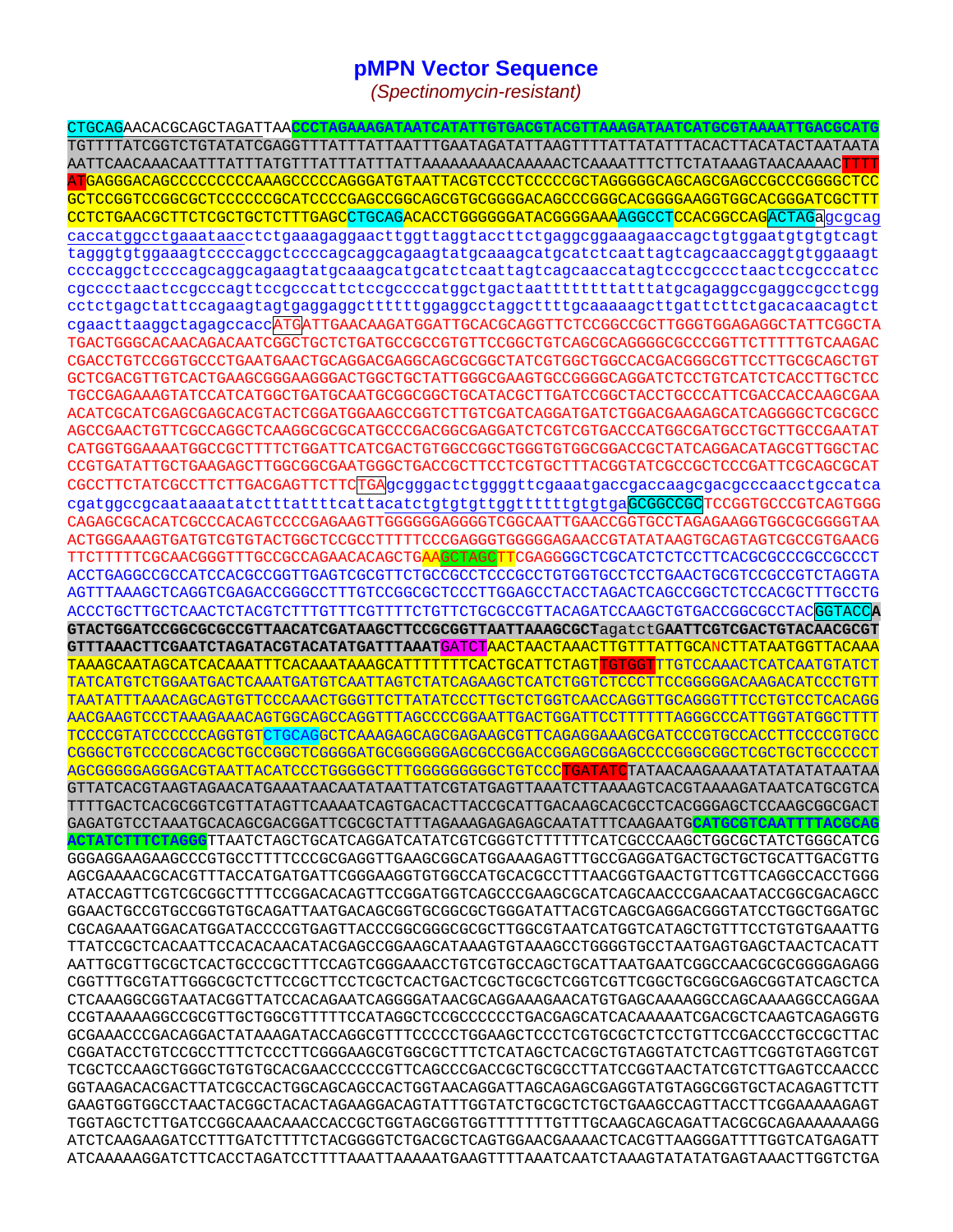| $\frac{1}{2}$          |                                           |        |        |        | Acc I   | (1)  | 2508 |      |              |      |
|------------------------|-------------------------------------------|--------|--------|--------|---------|------|------|------|--------------|------|
| BsiW I                 | C`GTAC, G                                 | 51     |        |        | Acc65 I | (2)  | 565  | 2431 |              |      |
| Spl I                  | $C$ $GTAC$ , $G$                          | 51     |        |        | Aci I   | (86) | 315  | 336  | 348          | 370  |
| BseR I                 | GAGGAG 16/14                              | 911    |        |        |         |      | 393  | 578  | 763          | 775  |
| Avr II                 | C`CTAG, G                                 | 915    |        |        |         |      | 784  | 796  | 806          | 817  |
| Afl II                 | C`TTAA, G                                 | 963    |        |        |         |      | 863  | 1018 | 1081         | 1175 |
| Tth111 I               | GACN `N, NGTC                             | 1227   |        |        |         |      | 1239 | 1340 | 1343         | 1583 |
| Bsp1286 I              | G, DGCH C                                 | 1412   |        |        |         |      | 1623 | 1628 | 1678         | 1694 |
| Not I                  | GC `GGCC, GC                              | 1890   |        |        |         |      | 1720 | 1776 | 1835         | 1889 |
| Mun I                  | C`AATT, G                                 | 1965   |        |        |         |      | 1893 | 1994 | 2031         | 2111 |
|                        |                                           | 1972   |        |        |         |      | 2167 | 2170 |              | 2216 |
| Age I                  | A CCGG, T                                 | 2130   |        |        |         |      | 2223 | 2250 | 2185<br>2475 | 2477 |
| Nhe I                  | G`CTAG, C                                 |        |        |        |         |      |      |      |              |      |
| Bsu36 I                | CC `TNA, GG                               | 2179   |        |        |         |      | 3057 | 3080 | 3102         | 3114 |
| Sca I                  | AGT   ACT                                 | 2439   |        |        |         |      | 3135 | 3319 | 3352         | 3386 |
| BamH I                 | G`GATC, C                                 | 2443   |        |        |         |      | 3594 | 3607 | 3756         | 3863 |
| Asc I                  | GG`CGCG, CC                               | 2450   |        |        |         |      | 3868 | 3916 | 3953         | 4008 |
| Hpa I                  | GTT AAC                                   | 2459   |        |        |         |      | 4111 | 4167 | 4177         | 4201 |
| Cla I                  | AT CG, AT                                 | 2464   |        |        |         |      | 4244 | 4251 | 4272         | 4363 |
| Sac II                 | $CC, GC$ GG                               | 2478   |        |        |         |      | 4391 | 4518 | 4537         | 4658 |
| Pac I                  | TTA, AT`TAA                               | 2485   |        |        |         |      | 4768 | 4903 | 4912         | 5274 |
| Afe I                  | AGC GCT                                   | 2491   |        |        |         |      | 5365 | 5556 | 5602         | 5869 |
| Eco47 III              | AGC GCT                                   | 2491   |        |        |         |      | 5889 | 6057 | 6154         | 6166 |
| Bgl II                 | A GATC, T                                 | 2495   |        |        |         |      | 6233 | 6296 | 6492         | 6495 |
| ECOR I                 | G`AATT, C                                 | 2501   |        |        |         |      | 6573 | 6620 |              |      |
| Sal I                  | G`TCGA, C                                 | 2507   |        |        | Afe I   | (1)  | 2491 |      |              |      |
| Acc I                  | GT `MK, AC                                | 2508   |        |        | Afl II  | (1)  | 963  |      |              |      |
| BsrG I                 | T`GTAC, A                                 | 2513   |        |        | Afl III | (2)  | 2519 | 4318 |              |      |
| Mlu I                  | A CGCG, T                                 | 2519   |        |        | Age I   | (1)  | 1972 |      |              |      |
| Pme I                  | CTTT AAAC                                 | 2528   |        |        | Aha II  | (4)  | 1109 | 1811 | 2423         | 6100 |
| Xba I                  | T`CTAG, A                                 | 2539   |        |        | Ahd I   | (1)  | 5211 |      |              |      |
| SnaB I                 | TAC GTA                                   | 2547   |        |        | Alu I   | (31) | 16   | 591  | 879          | 933  |
| Nde I                  | CA`TA, TG                                 | 2552   |        |        |         |      | 1215 | 1673 | 2124         | 2130 |
| Swa I                  | ATTT   AAAT                               | 2560   |        |        |         |      | 2134 | 2272 | 2413         | 2471 |
| Eco0109 I              | RG`GNC, CY                                | 2939   |        |        |         |      | 2745 | 3379 | 3505         | 3548 |
| Bsp120 I               | G`GGCC, C                                 | 2939   |        |        |         |      | 3983 | 4078 | 4142         | 4260 |
| Apa I                  | G, GGCC `C                                | 2943   |        |        |         |      | 4486 | 4576 | 4622         | 4879 |
| ECOR V                 | GAT ATC                                   | 3190   |        |        |         |      | 5400 | 5500 | 5563         | 5810 |
| Sac I                  | G, AGCT `C                                | 3381   |        |        |         |      | 6240 | 6354 | 6726         |      |
| AlwN I                 | CAG, NNN CTG                              | 4734   |        |        | Alw I   | (17) | 434  | 1287 | 1354         | 1533 |
| HgiE II                | ACCNNNNNNGGT -1/134897                    |        |        |        |         |      | 2401 | 2439 | 2450         | 3017 |
| BspH I                 | T CATG, A                                 | 5038   |        |        |         |      | 3521 | 4880 | 4966         | 4966 |
| Ahd I                  | GACNN, N`NNGTC                            | 5211   |        |        |         |      | 5063 | 5064 | 5528         | 6505 |
| BstE II                | G`GTNAC, C                                | 6206   |        |        |         |      | 6534 |      |              |      |
| Bcl I                  | T`GATC, A                                 | 6244   |        |        | AlwN I  | (1)  | 4734 |      |              |      |
| Blp I                  | GC TNA, GC                                | 6355   |        |        | Apa I   | (1)  | 2943 |      |              |      |
| Esp I                  | GC TNA, GC                                | 6355   |        |        | ApaL I  | (2)  | 4632 | 6321 |              |      |
| PaeR7 I                | C`TCGA, G                                 | 6842   |        |        | Apo I   | (5)  | 175  | 233  | 2501         | 2629 |
| Xho I                  | C`TCGA, G                                 | 6842   |        |        |         |      | 6789 |      |              |      |
| Number of enzymes = 47 |                                           |        |        |        | Asc I   | (1)  | 2450 |      |              |      |
|                        |                                           |        |        |        | Ase I   | (5)  | 122  | 3854 | 4089         | 4148 |
|                        | The following enzymes do not cut in pMPN: |        |        |        |         |      | 5383 |      |              |      |
|                        |                                           |        |        |        | Asp718  | (2)  | 565  | 2431 |              |      |
| Aat II                 | Bbs I                                     | Bbv II | BsaB I | BsmB I | Ava I   | (10) | 339  | 377  | 403          | 1939 |
| Bst1107 I              | Eco72 I                                   | Fse I  | Nru I  | PflM I |         |      | 2041 | 3045 | 3071         | 3109 |
| Pml I                  | PpuM I                                    | Spe I  | Xca I  | Xcm I  |         |      | 5938 | 6842 |              |      |
|                        |                                           |        |        |        | Ava II  | (7)  | 355  | 1625 | 3094         | 5349 |
|                        | pMPN: sites sorted by name:               |        |        |        |         |      | 5571 | 5845 | 6486         |      |

Unique enzymes in pMPN:

## GAGTTA

CAGTTACCAATGCTTAATCAGTGAGGCACCTATCTCAGCGATCTGTCTATTTCGTTCATCCATAGTTGCCTGACTCCCCGTCGTGTA GATAACTACGATACGGGAGGGCTTACCATCTGGCCCCAGTGCTGCAATGATACCGCGAGACCCACGCTCACCGGCTCCAGATTTATC AGCAATAAACCAGCCAGCCGGAAGGGCCGAGCGCAGAAGTGGTCCTGCAACTTTATCCGCCTCCATCCAGTCTATTAATTGTTGCCG GGAAGCTAGAGTAAGTAGTTCGCCAGTTAATAGTTTGCGCAACGTTGTTGCCATTGCTACAGGCATCGTGGTGTCACGCTCGTCGTT TGGTATGGCTTCATTCAGCTCCGGTTCCCAACGATCAAGGCGAGTTACATGATCCCCCATGTTGTGCAAAAAAGCGGTTAGCTCCTT CGGTCCTCCGATCGTTGTCAGAAGTAAGTTGGCCGCAGTGTTATCACTCATGGTTATGGCAGCACTGCATAATTCTCTTACTGTCAT GCCATCCGTAAGATGCTTTTCTGTGACTGGTG<mark>AGT</mark>GTACCAGCCAGGACAGAAATGCCTCGACTTCGCTGCTACCCAAGGTTGCCGG GTGACGCACACCGTGGAAACGGATGAAGGCACGAACCCAGTGGACATAAGCCTGTTCGGTTCGTAAGCTGTAATGCAAGTAGCGT**AT G**CGCTCACGCAACTGGTCCAGAACCTTGACCGAACGCAGCGGTGGTAACGGCGCAGTGGCGGTTTTCATGGCTTGTTATGACTGTTT TTTTGGGGTACAGTCTATGCCTCGGGCATCCAAGCAGCAAGCGCGTTACGCCGTGGGTCGATGTTTGATGTTATGGAGCAGCAACGA TGTTACGCAGCAGGGCAGTCGCCCTAAAACAAAGTTAAACATTATGAGGGAAGCGGTGATCGCCGAAGTATCGACTCAACTATCAGA GGTAGTTGGCGTCATCGAGCGCCATCTCGAACCGACGTTGCTGGCCGTACATTTGTACGGCTCCGCAGTGGATGGCGGCCTGAAGCC ACACAGTGATATTGATTTGCTGGTTACGGTGACCGTAAGGCTTGATGAAACAACGCGGCGAGCTTTGATCAACGACCTTTTGGAAAC TTCGGCTTCCCCTGGAGAGAGCGAGATTCTCCGCGCTGTAGAAGTCACCATTGTTGTGCACGACGACATCATTCCGTGGCGTTATCC AGCTAAGCGCGAACTGCAATTTGGAGAATGGCAGCGCAATGACATTCTTGCAGGTATCTTCGAGCCAGCCACGATCGACATTGATCT GGCTATCTTGCTGACAAAAGCAAGAGAACATAGCGTTGCCTTGGTAGGTCCAGCGGCGGAGGAACTCTTTGATCCGGTTCCTGAACA GGATCTATTTGAGGCGCTAAATGAAACCTTAACGCTATGGAACTCGCCGCCCGACTGGGCTGGCGATGAGCGAAATGTAGTGCTTAC GTTGTCCCGCATTTGGTACAGCGCAGTAACCGGCAAAATCGCGCCGAAGGATGTCGCTGCCGACTGGGCAATGGAGCGCCTGCCGGC CCAGTATCAGCCCGTCATACTTGAAGCTAGACAGGCTTATCTTGGACAAGAAGAAGATCGCTTGGCCTCGCGCGCAGATCAGTTGGA AGAATTTGTCCACTACGTGAAAGGCGAGATCACCAAGGTAGTCGGCAAATAACCCTCGAGCCACCCA**TGA**CCAAAATCCCTTAACGT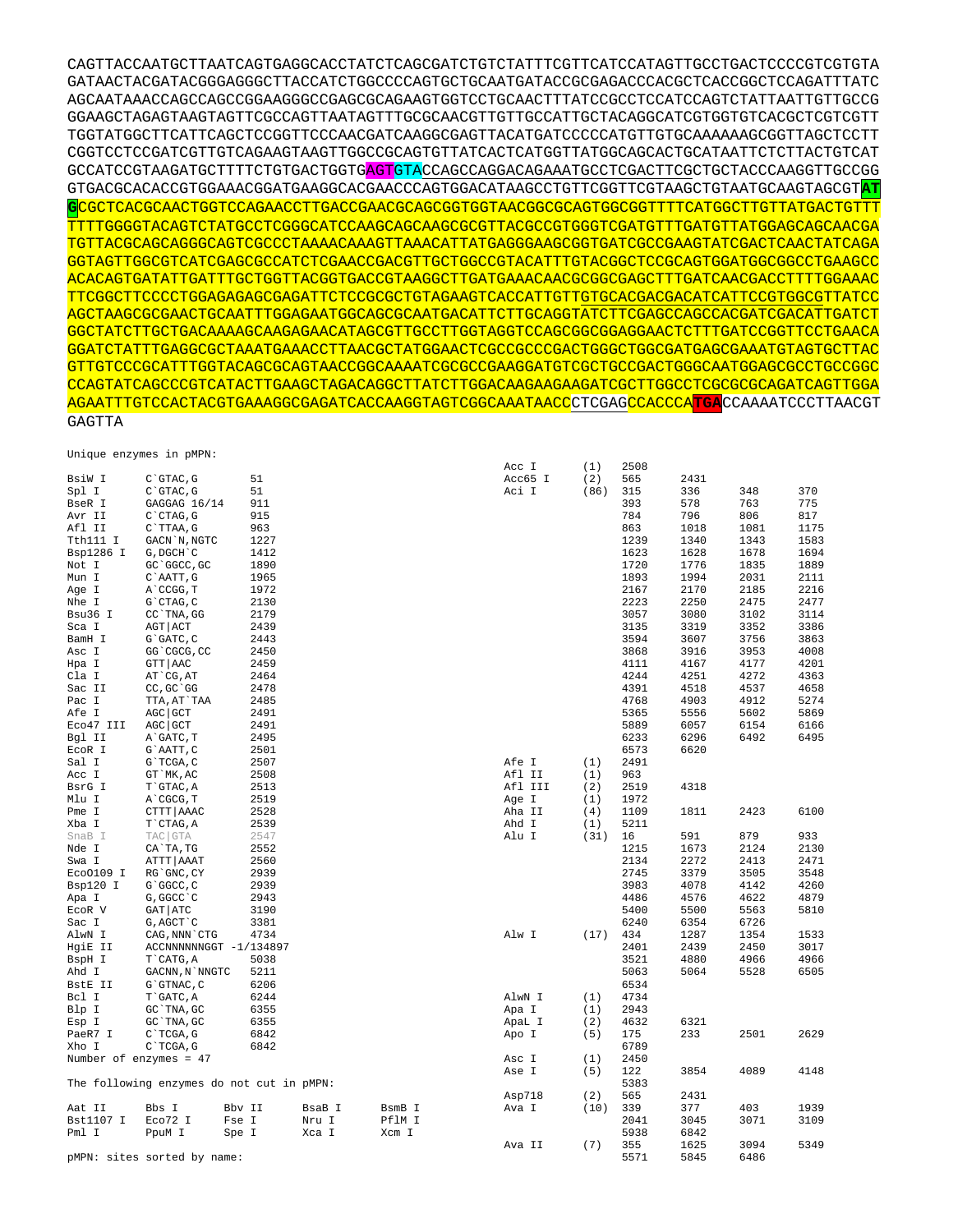| Avr II    | (1)  | 915          |              |              |              |                  |             | 6688       |      |      |      |
|-----------|------|--------------|--------------|--------------|--------------|------------------|-------------|------------|------|------|------|
| BamH I    | (1)  | 2443         |              |              |              | BsrG I           | (1)         | 2513       |      |      |      |
| Ban I     | (10) | 565          | 1108         | 1143         | 1900         | BssH II          | (4)         | 1506       | 2450 | 3957 | 6770 |
|           |      | 1975         | 2231         | 2422         | 2431         | BssS I           | (2)         | 1701       | 4491 |      |      |
|           |      | 4062         | 5159         |              |              | BstB I           | (2)         | 1791       | 2534 |      |      |
| Ban II    | (6)  | 347          | 1474         | 2146         | 2943         | BstE II          | (1)         | 6206       |      |      |      |
|           |      | 3109         | 3381         |              |              | BstN I           | (18)        | 291        | 477  | 629  | 684  |
| Bbe I     | (2)  | 1112         | 2426         |              |              |                  |             | 701        | 1496 | 2844 | 2902 |
| Bbv I     | (19) | 25           | 337          | 340          | 398          |                  |             | 2974       | 3160 | 3738 | 3905 |
|           |      | 532          | 1182         | 1224         | 1745         |                  |             | 4058       | 4346 | 4467 | 4480 |
|           |      | 2909         | 3008         | 4737         | 4740         |                  |             | 5700       | 6277 |      |      |
|           |      | 4946         | 5640         | 5878         | 5963         | BstU I           | (26)        | 1175       | 1476 | 1508 | 1994 |
|           |      | 6007         | 6023         | 6395         |              |                  |             | 2163       | 2208 | 2452 | 2477 |
| Bcl I     | (1)  | 6244         |              |              |              |                  |             | 2521       | 3319 | 3425 | 3596 |
| Bcn I     | (17) | 341          | 342          | 405          | 406          |                  |             | 3756       | 3959 | 4165 | 4167 |
|           |      | 1114         | 1274         | 2287         | 2765         |                  |             | 4365       | 4946 | 5276 | 5960 |
|           |      | 2914         | 3047         | 3048         | 3111         |                  |             | 6233       | 6298 | 6361 | 6654 |
|           |      | 3112         | 3951         | 4699         | 5395         |                  |             | 6770       | 6772 |      |      |
|           |      |              |              |              |              |                  |             |            |      |      |      |
|           |      | 5742         |              |              |              | BstX I           | (2)         | 1830       | 2950 |      |      |
| Bfa I     | (20) | 17           | 28           | 318          | 513          | BstY I           | (10)        | 1280       | 1526 | 2405 | 2443 |
|           |      | 916          | 970          | 1980         | 2131         |                  |             | 2495       | 4959 | 4970 | 5056 |
|           |      | 2257         | 2319         | 2493         | 2540         |                  |             | 5068       | 6527 |      |      |
|           |      | 2664         | 3132         | 3491         | 3502         | Bsu36 I          | (1)         | 2179       |      |      |      |
|           |      | 4813         | 5066         | 5401         | 6727         | Cac8 I           | (49)        | 333        | 384  | 391  | 467  |
| Bgl I     | (4)  | 504          | 868          | 5331         | 6678         |                  |             | 642        | 661  | 714  | 733  |
| Bgl II    | (1)  | 2495         |              |              |              |                  |             | 1003       | 1189 | 1408 | 1474 |
| Blp I     | (1)  | 6355         |              |              |              |                  |             | 1480       | 1508 | 1512 | 1553 |
| Bpm I     | (2)  | 5281         | 6298         |              |              |                  |             | 1557       | 1611 | 2132 | 2146 |
| Bsa I     | (3)  | 2275         | 2759         | 5272         |              |                  |             | 2167       | 2330 | 2358 | 2452 |
| BsaA I    | (5)  | 1413         | 2547         | 3228         | 3286         |                  |             | 2985       | 3061 | 3068 | 3119 |
|           |      | 6803         |              |              |              |                  |             | 3366       | 3463 | 3550 | 3704 |
| BsaH I    | (4)  | 1109         | 1811         | 2423         | 6100         |                  |             | 3955       | 3959 | 4111 | 4140 |
|           |      |              |              |              |              |                  |             |            |      |      |      |
| BsaJ I    | (39) | 289          | 290          | 339          | 340          |                  |             | 4249       | 4335 | 4372 | 4932 |
|           |      | 403          | 476          | 502          | 526          |                  |             | 5323       | 5956 | 6133 | 6238 |
|           |      | 627          | 699          | 822          | 857          |                  |             | 6418       | 6587 | 6693 | 6697 |
|           |      | 866          | 915          | 1272         | 1541         |                  |             | 6772       |      |      |      |
|           |      | 2042         | 2306         | 2475         | 2763         | Cfr10 I          | (13)        | 382        | 1428 | 1609 | 1972 |
|           |      | 2911         | 2972         | 3045         | 3108         |                  |             | 2196       | 2328 | 2419 | 3066 |
|           |      | 3109         | 3158         | 3159         | 3626         |                  |             | 3817       | 3841 | 5291 | 6642 |
|           |      | 3737         | 4057         | 4478         | 5731         |                  |             | 6695       |      |      |      |
|           |      | 5754         | 5937         | 5968         | 6275         | Cla I            | (1)         | 2464       |      |      |      |
|           |      | 6339         | 6478         | 6820         |              | Csp6 I           | (13)        | 52         | 566  | 1414 | 2022 |
| BsaW I    | (11) | 352          | 1140         | 1897         | 1972         |                  |             | 2432       | 2438 | 2514 | 2548 |
|           |      | 3096         | 3764         | 3776         | 4524         |                  |             | 5692       | 5925 | 6138 | 6146 |
|           |      | 4671         | 5502         | 6512         |              |                  |             | 6629       |      |      |      |
|           |      |              |              |              |              |                  |             |            |      |      |      |
| BseR I    | (1)  | 911          |              |              |              | Dde I            | (11)        | 573        | 875  | 1772 | 2179 |
| Bsg I     | (2)  | 2090         | 3868         |              |              |                  |             | 2273       | 2324 | 3393 | 4593 |
| BsiC I    | (2)  | 1791         | 2534         |              |              |                  |             | 5002       | 5168 | 6355 |      |
| BsiE I    | (7)  | 1018         | 1893         | 3323         | 4234         | Dpn I            | (31)        | 429        | 1282 | 1360 | 1441 |
|           |      | 4658         | 5581         | 6427         |              |                  |             | 1450       | 1528 | 2407 | 2445 |
| BsiHKA I  | (5)  | 1222         | 1412         | 3381         | 4636         |                  |             | 2497       | 2566 | 3023 | 3516 |
|           |      | 6325         |              |              |              |                  |             | 4886       | 4961 | 4972 | 4980 |
| BsiW I    | (1)  | 51           |              |              |              |                  |             | 5058       | 5070 | 5175 | 5516 |
| Bsm I     | (2)  | 2659         | 3463         |              |              |                  |             | 5534       | 5580 | 6063 | 6246 |
| BsmA I    | (4)  | 959          | 2276         | 2758         | 5273         |                  |             | 6426       | 6436 | 6511 | 6529 |
| BsmF I    | (15) | 281          | 291          | 410          | 609          |                  |             | 6757       | 6778 | 6816 |      |
|           |      | 681          | 745          | 1260         | 1792         | DpnII            | $(31)$ 427  |            | 1280 | 1358 | 1439 |
|           |      | 1921         | 2781         | 2864         | 3038         |                  |             | 1448       | 1526 | 2405 | 2443 |
|           |      | 3157         | 3167         | 6602         |              |                  |             | 2495       | 2564 |      | 3514 |
|           |      |              |              |              |              |                  |             |            |      | 3021 |      |
| BsoF I    | (67) | 14           | 326          | 329          | 336          |                  |             | 4884       | 4959 | 4970 | 4978 |
|           |      | 387          | 454          | 521          | 863          |                  |             | 5056       | 5068 | 5173 | 5514 |
|           |      | 1018         | 1070         | 1081         | 1171         |                  |             | 5532       | 5578 | 6061 | 6244 |
|           |      | 1176         | 1213         | 1254         | 1341         |                  |             | 6424       | 6434 | 6509 | 6527 |
|           |      | 1344         | 1347         | 1583         | 1679         |                  |             | 6755       | 6776 | 6814 |      |
|           |      | 1720         | 1734         | 1835         | 1890         | Dra I            | (6)         | 2268       | 2528 | 2560 | 2793 |
|           |      | 1893         | 2111         | 2170         | 2185         |                  |             | 5077       | 5096 |      |      |
|           |      | 2216         | 2898         | 2997         | 3064         | Dra III          | (3)         | 5755       | 6183 | 6803 |      |
|           |      | 3115         | 3122         | 3125         | 3387         | Drd I            | (4)         | 952        | 1136 | 3397 | 4426 |
|           |      | 3506         | 3608         | 3639         | 3642         | Dsa I            | (8)         | 502        | 526  | 822  | 1541 |
|           |      | 3757         | 3869         | 3916         | 4143         |                  |             | 2475       | 5754 | 5968 | 6339 |
|           |      | 4224         | 4242         | 4245         | 4363         | Eae I            | (11)        | 505        | 1015 | 1189 | 1580 |
|           |      | 4518         | 4661         | 4726         | 4729         |                  |             | 1607       | 1832 | 1890 | 3695 |
|           |      | 4935         | 5263         | 5602         | 5629         |                  |             | 4157       | 5599 | 6133 |      |
|           |      | 5724         | 5867         | 5952         | 5996         | Eag I            | (2)         | 1015       | 1890 |      |      |
|           |      |              |              |              |              |                  |             |            |      |      |      |
|           |      | 6012         | 6167         | 6234         | 6384         | Ear I            | (3)         | 1453       | 1663 | 4202 |      |
|           |      | 6493         | 6573         | 6670         |              | Eco47 III        | (1)         | 2491       |      |      |      |
| Bsp120 I  | (1)  | 2939         |              |              |              | Eco57 I          | (5)         | 1254       | 1686 | 2145 | 4865 |
| Bsp1286 I | (1)  | 1412         |              |              |              |                  |             | 6191       |      |      |      |
| BspH I    | (1)  | 5038         |              |              |              | ECON I           | (3)         | 1983       | 2178 | 2934 |      |
| BspM I    | (4)  | 996          | 1377         | 1827         | 6393         | Eco0109 I        | (1)         | 2939       |      |      |      |
| BspM II   | (2)  | 3764         | 3776         |              |              | ECOR I           | (1)         | 2501       |      |      |      |
| Bsr I     | (23) | 801          | 1052         | 1253         | 2007         | ECOR II          | (18)        | 289        | 475  | 627  | 682  |
|           |      | 2028         | 2436         | 2444         | 2816         |                  |             | 699        | 1494 | 2842 | 2900 |
|           |      | 2926         | 3747         | 4119         | 4725         |                  |             | 2972       | 3158 | 3736 | 3903 |
|           |      |              |              |              |              |                  |             |            |      |      |      |
|           |      |              |              |              |              |                  |             |            |      |      |      |
|           |      | 4738         | 4852         | 5258         | 5376         |                  |             | 4056       | 4344 | 4465 | 4478 |
|           |      | 5419         | 5686         | 5781         | 5846         |                  |             | 5698       | 6275 |      |      |
|           |      | 6584         | 6680         | 6702         |              | ECOR V           | (1)         | 3190       |      |      |      |
| BsrB I    | (8)  | 350          | 1722         | 1776         | 1889         | Ehe I            | (2)         | 1110       | 2424 |      |      |
| BsrD I    | (5)  | 1895<br>1342 | 3102<br>5272 | 4010<br>5446 | 4251<br>6395 | Esp I<br>Fnu4H I | (1)<br>(67) | 6355<br>14 | 326  | 329  | 336  |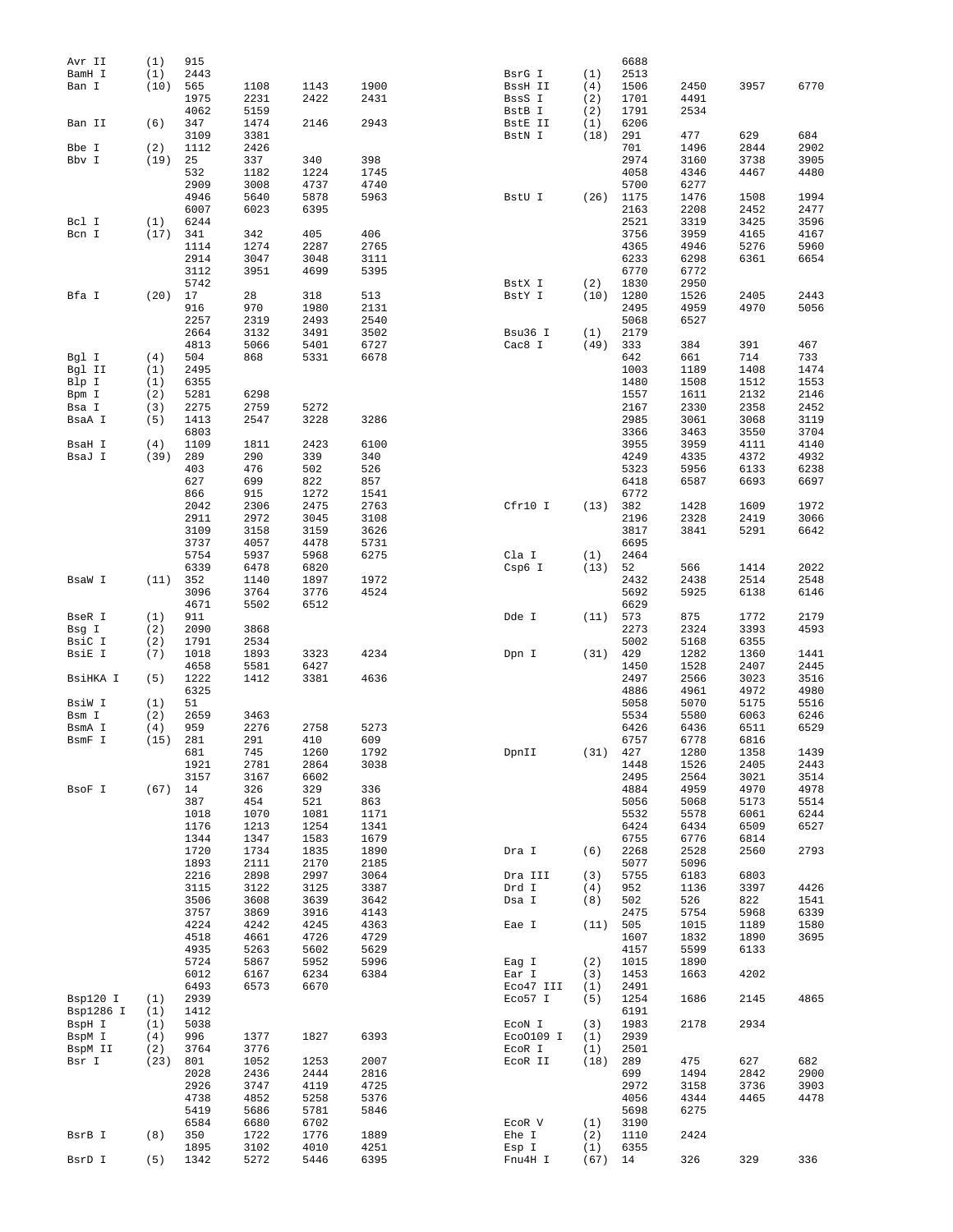|                    |                   | 387          | 454          | 521          | 863          |         |            | 3765         | 3777         | 3818         | 3828         |
|--------------------|-------------------|--------------|--------------|--------------|--------------|---------|------------|--------------|--------------|--------------|--------------|
|                    |                   | 1018         | 1070         | 1081         | 1171         |         |            | 3842         | 3950         | 4036         | 4525         |
|                    |                   | 1176         | 1213         | 1254         | 1341         |         |            | 4672         | 4698         | 4888         | 5292         |
|                    |                   | 1344<br>1720 | 1347<br>1734 | 1583<br>1835 | 1679<br>1890 |         |            | 5326<br>6513 | 5393<br>6643 | 5503<br>6696 | 5740         |
|                    |                   | 1893         | 2111         | 2170         | 2185         | Hph I   |            | $(10)$ 1288  | 3726         | 5055         | 5282         |
|                    |                   | 2216         | 2898         | 2997         | 3064         |         |            | 5696         | 5754         | 6070         | 6217         |
|                    |                   | 3115         | 3122         | 3125         | 3387         |         |            | 6303         | 6810         |              |              |
|                    |                   | 3506         | 3608         | 3639         | 3642         | Kas I   | (2)        | 1108         | 2422         |              |              |
|                    |                   | 3757         | 3869         | 3916         | 4143         | Kpn I   | (2)        | 569          | 2435         |              |              |
|                    |                   | 4224         | 4242         | 4245         | 4363         | Mae I   | (20)       | 17           | 28           | 318          | 513          |
|                    |                   | 4518         | 4661         | 4726         | 4729         |         |            | 916          | 970          | 1980         | 2131         |
|                    |                   | 4935         | 5263         | 5602         | 5629         |         |            | 2257         | 2319         | 2493         | 2540         |
|                    |                   | 5724<br>6012 | 5867<br>6167 | 5952<br>6234 | 5996<br>6384 |         |            | 2664<br>4813 | 3132<br>5066 | 3491<br>5401 | 3502<br>6727 |
|                    |                   | 6493         | 6573         | 6670         |              | Mae II  | (20)       | 50           | 54           | 304          | 1225         |
| Fok I              | (19)              | 307          | 359          | 766          | 1433         |         |            | 1412         | 2087         | 2370         | 2546         |
|                    |                   | 1458         | 2175         | 2762         | 3089         |         |            | 3146         | 3227         | 3285         | 3650         |
|                    |                   | 3141         | 3643         | 3792         | 3924         |         |            | 3667         | 3884         | 5021         | 5437         |
|                    |                   | 5177         | 5358         | 5645         | 5777         |         |            | 6126         | 6612         | 6802         | 6871         |
|                    |                   | 5930         | 6174         | 6675         |              | Mae III | (26)       | 46           | 248          | 1229         | 1535         |
| Fsp I              | (2)               | 1211         | 5433         |              |              |         |            | 2399         | 2415         | 2603         | 3281         |
| Gdi II             | (11)              | 506<br>1606  | 1014<br>1831 | 1016<br>1889 | 1579<br>1891 |         |            | 3341<br>4853 | 3944<br>5136 | 4674<br>5467 | 4737<br>5525 |
|                    |                   | 4158         | 5598         | 6132         |              |         |            | 5678         | 5743         | 5874         | 5961         |
| Gsu I              | (2)               | 5282         | 6297         |              |              |         |            | 6005         | 6200         | 6206         | 6308         |
| Hae I              | (10)              | 498          | 531          | 914          | 1191         |         |            | 6638         | 6876         |              |              |
|                    |                   | 3697         | 3733         | 4333         | 4344         | Mbo I   | (31)       | 427          | 1280         | 1358         | 1439         |
|                    |                   | 4796         | 6765         |              |              |         |            | 1448         | 1526         | 2405         | 2443         |
| Hae II             | (13)              | 364          | 1112         | 2303         | 2426         |         |            | 2495         | 2564         | 3021         | 3514         |
|                    |                   | 2493         | 3092         | 3555         | 3874         |         |            | 4884         | 4959         | 4970         | 4978         |
|                    |                   | 4196         | 4566         | 6113         | 6543         |         |            | 5056         | 5068         | 5173         | 5514         |
| Hae III            | (30)              | 6692<br>498  | 507          | 531          | 856          |         |            | 5532<br>6424 | 5578<br>6434 | 6061<br>6509 | 6244<br>6527 |
|                    |                   | 862          | 871          | 914          | 1017         |         |            | 6755         | 6776         | 6814         |              |
|                    |                   | 1191         | 1582         | 1609         | 1834         | Mbo II  | (13)       | 231          | 933          | 1469         | 1679         |
|                    |                   | 1892         | 2184         | 2289         | 2941         |         |            | 1761         | 3585         | 4190         | 4979         |
|                    |                   | 3697         | 3733         | 4159         | 4333         |         |            | 5052         | 6402         | 6761         | 6764         |
|                    |                   | 4344         | 4362         | 4796         | 5254         |         |            | 6797         |              |              |              |
|                    |                   | 5334         | 5601         | 6135         | 6169         | Mlu I   | (1)        | 2519         |              |              |              |
|                    |                   | 6699         | 6765         |              |              | Mme I   | (3)        | 4532         | 4716         | 6764         |              |
| Hga I              | (9)               | 89<br>3455   | 1818<br>4428 | 2236<br>5006 | 3292<br>5754 | Mnl I   | (50)       | 103<br>508   | 258<br>544   | 318<br>551   | 446<br>568   |
|                    |                   | 6090         |              |              |              |         |            | 846          | 852          | 875          | 881          |
| HgiA I             | (5)               | 1222         | 1412         | 3381         | 4636         |         |            | 889          | 892          | 904          | 1024         |
|                    |                   | 6325         |              |              |              |         |            | 1160         | 1517         | 1709         | 1948         |
| HgiE II            | (1)               | 4897         |              |              |              |         |            | 2037         | 2132         | 2174         | 2228         |
| Hha I              | (50)              | 363          | 520          | 1103         | 1111         |         |            | 2244         | 2873         | 3006         | 3134         |
|                    |                   | 1175         | 1212         | 1478         | 1508         |         |            | 3378         | 3564         | 3591         | 3621         |
|                    |                   | 1510         | 1738         | 1922         | 1994         |         |            | 3885         | 4167         | 4216         | 4426         |
|                    |                   | 2165<br>2452 | 2302<br>2454 | 2397<br>2492 | 2425<br>3091 |         |            | 4499<br>5377 | 4750<br>5583 | 5150<br>5722 | 5231<br>5946 |
|                    |                   | 3427         | 3554         | 3797         | 3873         |         |            | 6043         | 6083         | 6491         | 6530         |
|                    |                   | 3959         | 3961         | 4102         | 4167         |         |            | 6775         | 6850         |              |              |
|                    |                   | 4195         | 4228         | 4498         | 4565         | Msc I   | (2)        | 1191         | 3697         |              |              |
|                    |                   | 4665         | 4839         | 4948         | 5341         | Mse I   | (31)       | 22           | 57           | 122          | 138          |
|                    |                   | 5434         | 5833         | 5883         | 5960         |         |            | 212          | 964          | 2267         | 2458         |
|                    |                   | 6112         | 6300         | 6361         | 6388         |         |            | 2481         | 2485         | 2527         | 2559         |
|                    |                   | 6542         | 6636         | 6656         | 6691         |         |            | 2785         | 2792         | 3269         | 3276         |
|                    |                   | 6772         | 6774         |              |              |         |            | 3497         | 3710         | 3854         | 4089         |
| HinC II<br>Hind II | (3)<br>(3)        | 2459<br>2459 | 2509<br>2509 | 2840<br>2840 |              |         |            | 4148<br>5095 | 5024<br>5148 | 5076<br>5383 | 5081<br>5422 |
| HinD III           | (2)               | 931          | 2469         |              |              |         |            | 6039         | 6555         | 6868         |              |
| Hinf I             | (19)              | 937          | 1594         | 1728         | 1780         | Msl I   | (7)        | 1546         | 1828         | 1867         | 2948         |
|                    |                   | 2203         | 2322         | 2536         | 2714         |         |            | 5463         | 5622         | 6318         |              |
|                    |                   | 2926         | 3312         | 3420         | 3681         | Msp I   | (47) 340   |              | 353          | 358          | 383          |
|                    |                   | 4153         | 4218         | 4293         | 4689         |         |            | 404          | 1014         | 1091         | 1113         |
|                    |                   | 5206         | 6077         | 6290         |              |         |            | 1141         | 1272         | 1362         | 1429         |
| HinI I<br>HinP I   | (4)<br>$(50)$ 361 | 1109         | 1811<br>518  | 2423<br>1101 | 6100<br>1109 |         |            | 1610<br>2285 | 1898<br>2297 | 1973<br>2329 | 2197<br>2420 |
|                    |                   | 1173         | 1210         | 1476         | 1506         |         |            | 2447         | 2763         | 2913         | 3046         |
|                    |                   | 1508         | 1736         | 1920         | 1992         |         |            | 3067         | 3092         | 3097         | 3110         |
|                    |                   | 2163         | 2300         | 2395         | 2423         |         |            | 3765         | 3777         | 3818         | 3828         |
|                    |                   | 2450         | 2452         | 2490         | 3089         |         |            | 3842         | 3950         | 4036         | 4525         |
|                    |                   | 3425         | 3552         | 3795         | 3871         |         |            | 4672         | 4698         | 4888         | 5292         |
|                    |                   | 3957         | 3959         | 4100         | 4165         |         |            | 5326         | 5393         | 5503         | 5740         |
|                    |                   | 4193         | 4226         | 4496         | 4563         |         |            | 6513         | 6643         | 6696         |              |
|                    |                   | 4663         | 4837         | 4946         | 5339         | MspAl I | $(10)$ 591 | 3863         | 1215         | 2124<br>4660 | 2477<br>4905 |
|                    |                   | 5432<br>6110 | 5831<br>6298 | 5881<br>6359 | 5958<br>6386 |         |            | 5869         | 4142<br>6492 |              |              |
|                    |                   | 6540         | 6634         | 6654         | 6689         | Mun I   | (1)        | 1965         |              |              |              |
|                    |                   | 6770         | 6772         |              |              | Nae I   | (5)        | 384          | 1611         | 2330         | 3068         |
| Hpa I              | (1)               | 2459         |              |              |              |         |            | 6697         |              |              |              |
| Hpa II             | $(47)$ 340        |              | 353          | 358          | 383          | Nar I   | (2)        | 1109         | 2423         |              |              |
|                    |                   | 404          | 1014         | 1091         | 1113         | Nci I   | (17) 340   |              | 341          | 404          | 405          |
|                    |                   | 1141         | 1272         | 1362         | 1429         |         |            | 1113         | 1273         | 2286         | 2764         |
|                    |                   | 1610<br>2285 | 1898<br>2297 | 1973<br>2329 | 2197<br>2420 |         |            | 2913<br>3111 | 3046<br>3950 | 3047<br>4698 | 3110<br>5394 |
|                    |                   | 2447         | 2763         | 2913         | 3046         |         |            | 5741         |              |              |              |
|                    |                   | 3067         | 3092         | 3097         | 3110         | Nco I   | (3)        | 526          | 822          | 1541         |              |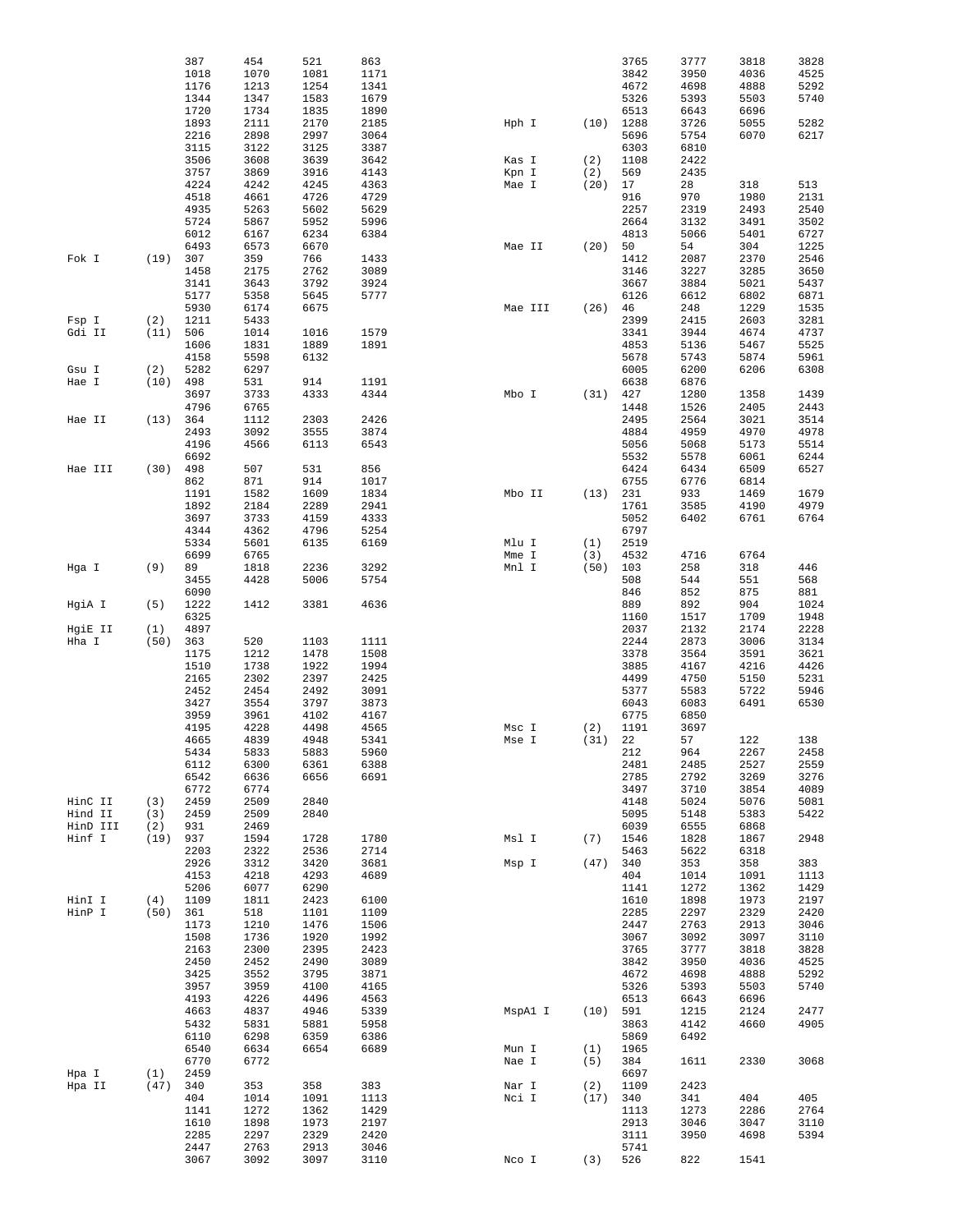| Nde I<br>NgoM I    | (1)<br>(5) | 2552<br>382<br>6695 | 1609         | 2328         | 3066         | Sfc I<br>Sfi I                  | (8)<br>(2)                              | 2<br>4583<br>504 |                                | 467<br>4774<br>868 | 1158<br>5452 |                                                   | 2981<br>6301                                   |                         |
|--------------------|------------|---------------------|--------------|--------------|--------------|---------------------------------|-----------------------------------------|------------------|--------------------------------|--------------------|--------------|---------------------------------------------------|------------------------------------------------|-------------------------|
| Nhe I              | (1)        | 2130                |              |              |              | Sma I                           | (4)                                     | 341              |                                | 405                | 3047         |                                                   | 3111                                           |                         |
| Nla III            | (28)       | 71                  | 88           | 530          | 663          | SnaB I                          | (1)                                     | 2547             |                                |                    |              |                                                   |                                                |                         |
|                    |            | 735<br>1514         | 826<br>1545  | 983<br>1571  | 1328<br>2705 | Sph I<br>Spl I                  | (4)<br>(1)                              | 663<br>51        |                                | 735                | 1514         |                                                   | 3465                                           |                         |
|                    |            | 3242                | 3302         | 3465         | 3614         | Srf I                           | (2)                                     | 405              |                                | 3047               |              |                                                   |                                                |                         |
|                    |            | 3678                | 3702         | 3932         | 3976         | Ssp I                           | (2)                                     | 2789             |                                | 3449               |              |                                                   |                                                |                         |
|                    |            | 4322                | 5042         | 5533         | 5543         | Stu I                           | (2)                                     | 498              |                                | 914                |              |                                                   |                                                |                         |
|                    |            | 5621                | 5657         | 5900         | 6856         | Sty I                           | (8)                                     | 526              |                                | 822                | 915          |                                                   | 1541                                           |                         |
| Nla IV             | (25)       | 346                 | 567          | 633          | 705          |                                 |                                         | 2306             |                                | 5731               | 6478         |                                                   | 6820                                           |                         |
|                    |            | 1110<br>2029        | 1145<br>2233 | 1902<br>2312 | 1977<br>2424 | Swa I<br>Taq I                  | (1)<br>(22)                             | 2560<br>108      |                                | 958                | 1222         |                                                   | 1378                                           |                         |
|                    |            | 2433                | 2445         | 2941         | 3106         |                                 |                                         | 1402             |                                | 1438               | 1600         |                                                   | 1791                                           |                         |
|                    |            | 4064                | 4350         | 4389         | 5161         |                                 |                                         | 2137             |                                | 2279               | 2464         |                                                   | 2508                                           |                         |
|                    |            | 5255                | 5296         | 5507         | 6152         |                                 |                                         | 2534             |                                | 4418               | 5715         |                                                   | 5975                                           |                         |
|                    |            | 6517                |              |              |              |                                 |                                         | 6075             |                                | 6106               | 6118         |                                                   | 6412                                           |                         |
| Not I<br>Nsi I     | (1)<br>(3) | 1890<br>665         | 737          | 3463         |              | Tfi I                           | (10)                                    | 6427<br>937      |                                | 6843<br>1594       | 1728         |                                                   | 2536                                           |                         |
| Nsp7524 I          | (6)        | 84                  | 659          | 731          | 1510         |                                 |                                         | 2926             |                                | 3420               | 3681         |                                                   | 4153                                           |                         |
|                    |            | 3461                | 4318         |              |              |                                 |                                         | 4293             |                                | 6290               |              |                                                   |                                                |                         |
| NspB II            | (10)       | 591                 | 1215         | 2124         | 2477         | Tsp45 I                         | (11)                                    | 46               |                                | 1229               | 1535         |                                                   | 2415                                           |                         |
|                    |            | 3863                | 4142         | 4660         | 4905         |                                 |                                         | 3281             |                                | 3341               | 5467         |                                                   | 5678                                           |                         |
|                    |            | 5869                | 6492         |              |              |                                 |                                         | 5743             |                                | 6206               | 6308         |                                                   |                                                |                         |
| NspH I             | (6)        | 88<br>3465          | 663<br>4322  | 735          | 1514         | Tth111 I<br>Tth111 II           | (1)<br>(9)                              | 1227<br>198      |                                | 1545               | 2346         |                                                   | 3376                                           |                         |
| Pac I              | (1)        | 2485                |              |              |              |                                 |                                         | 4907             |                                | 4916               | 4946         |                                                   | 5963                                           |                         |
| PaeR7 I            | (1)        | 6842                |              |              |              |                                 |                                         | 5970             |                                |                    |              |                                                   |                                                |                         |
| Pal I              | (30)       | 498                 | 507          | 531          | 856          | Vsp I                           | (5)                                     | 122              |                                | 3854               | 4089         |                                                   | 4148                                           |                         |
|                    |            | 862                 | 871          | 914          | 1017         |                                 |                                         | 5383             |                                |                    |              |                                                   |                                                |                         |
|                    |            | 1191                | 1582         | 1609         | 1834         | Xba I                           | (1)                                     | 2539             |                                |                    |              |                                                   |                                                |                         |
|                    |            | 1892<br>3697        | 2184<br>3733 | 2289<br>4159 | 2941<br>4333 | Xho I<br>Xho II                 | (1)<br>(10)                             | 6842<br>1280     |                                | 1526               | 2405         |                                                   | 2443                                           |                         |
|                    |            | 4344                | 4362         | 4796         | 5254         |                                 |                                         | 2495             |                                | 4959               | 4970         |                                                   | 5056                                           |                         |
|                    |            | 5334                | 5601         | 6135         | 6169         |                                 |                                         | 5068             |                                | 6527               |              |                                                   |                                                |                         |
|                    |            | 6699                | 6765         |              |              | Xma I                           | (4)                                     | 339              |                                | 403                | 3045         |                                                   | 3109                                           |                         |
| Ple I              | (2)        | 2211                | 4697         |              |              | Xma III                         | (2)                                     | 1015             |                                | 1890               |              |                                                   |                                                |                         |
| Pme I<br>Psp1406 I | (1)<br>(2) | 2528<br>2087        | 5437         |              |              | Site usage in pMPN:             |                                         |                  |                                |                    |              |                                                   |                                                |                         |
| PspA I             | (4)        | 339                 | 403          | 3045         | 3109         |                                 |                                         |                  |                                |                    |              |                                                   |                                                |                         |
| Pst I              | (4)        | 6                   | 471          | 1162         | 2985         | Aat II                          | G, ACGT C                               |                  |                                | Acc I              |              | GT `MK, AC                                        |                                                | $\mathbf{1}$            |
| Pvu I              | (2)        | 5581                | 6427         |              |              | Acc65 I                         | G`GTAC, C                               |                  | 2                              | Aci I              |              | $C^{\wedge}CG, C$                                 |                                                | 86                      |
| Pvu II             | (4)        | 591                 | 1215         | 2124         | 4142         | Afe I<br>Afl III                | AGC GCT<br>A`CRYG, T                    |                  | 1<br>2                         | Afl II<br>Age I    |              | C`TTAA, G<br>A`CCGG, T                            |                                                | 1<br>1                  |
| Rsa I              | (13)       | 53                  | 567          | 1415         | 2023         | Aha II                          | GR CG, YC                               |                  | 4                              | Ahd I              |              | $\texttt{GACNN}$ , $\texttt{N}$ $\texttt{'NNGTC}$ |                                                | $\mathbf{1}$            |
|                    |            | 2433<br>5693        | 2439<br>5926 | 2515<br>6139 | 2549<br>6147 | Alu I<br>AlwN I                 | $AG$ $CT$<br>CAG, NNN CTG               |                  | 31<br>1                        | Alw I<br>Apa I     |              | GGATC 8/9<br>G, GGCC `C                           |                                                | 17<br>$\mathbf{1}$      |
|                    |            | 6630                |              |              |              | ApaL I                          | G`TGCA, C                               |                  | 2                              | Apo I              |              | R`AATT, Y                                         |                                                | 5                       |
| Rsr II             | (3)        | 355                 | 1625         | 3094         |              | Asc I                           | GG 'CGCG, CC                            |                  | 1                              | Ase I              |              | AT`TA, AT                                         |                                                | 5                       |
| Sac I              | (1)        | 3381                |              |              |              | Asp718<br>Ava II                | $G$ $GTAC$ , $C$<br>$G$ $GWC$ , $C$     |                  | 2<br>7                         | Ava I<br>Avr II    |              | $C^{\wedge}$ YCGR, G<br>$C$ $CTAG$ , $G$          |                                                | 10<br>$\mathbf{1}$      |
| Sac II             | (1)        | 2478                |              |              |              | BamH I                          | $G$ $GATC$ , $C$                        |                  | 1                              | Ban I              |              | $G$ $GYRC$ , $C$                                  |                                                | 10                      |
| Sal I<br>Sap I     | (1)<br>(3) | 2507<br>1453        | 1663         | 4202         |              | Ban II<br>Bbs I                 | G, RGCY `C                              |                  | 6                              | Bbe I<br>Bbv I     |              | G, GCGC `C                                        |                                                | 2<br>19                 |
| Sau3A I            | (31)       | 427                 | 1280         | 1358         | 1439         | Bbv II                          | GAAGAC 8/12<br>GAAGAC 7/11              |                  | $\equiv$                       | Bcl I              |              | GCAGC 13/17<br>T`GATC, A                          |                                                | 1                       |
|                    |            | 1448                | 1526         | 2405         | 2443         | Bcn I                           | $CC, S$ GG                              |                  | 17                             | Bfa I              |              | $C^T A$ , G                                       |                                                | 20                      |
|                    |            | 2495                | 2564         | 3021         | 3514         | Bgl I<br>Blp I                  | GCCN, NNN 'NGGC<br>GC `TNA, GC          |                  | 4<br>1                         | Bgl II<br>Bpm I    |              | A GATC, T<br>CTGGAG 22/20                         |                                                | 1<br>2                  |
|                    |            | 4884                | 4959         | 4970         | 4978         | Bsa I                           | GGTCTC 7/11                             |                  | 3                              | BsaA I             |              | YAC GTR                                           |                                                | 5                       |
|                    |            | 5056<br>5532        | 5068<br>5578 | 5173<br>6061 | 5514<br>6244 | BsaB I                          | GATNN NNATC                             |                  | $\overline{\phantom{a}}$       | BsaH I<br>BsaW I   |              | GR CG, YC                                         |                                                | 4                       |
|                    |            | 6424                | 6434         | 6509         | 6527         | BsaJ I<br>BseR I                | $C$ $\cap$ $CNNG$ , $G$<br>GAGGAG 16/14 |                  | 39<br>$\mathbf{1}$             | Bsq I              |              | W`CCGG, W<br>GTGCAG 22/20                         |                                                | 11<br>$\sqrt{2}$        |
|                    |            | 6755                | 6776         | 6814         |              | BsiC I                          | TT `CG, AA                              |                  | $\overline{a}$                 | BsiE I             |              | $CG, RY^{\wedge} CG$                              |                                                | $\overline{7}$          |
| Sau96 I            | (13)       | 355                 | 1625         | 2287         | 2939         | BsiHKA I<br>Bsm I               | G, WGCW`C<br>GAATG, C 7                 |                  | 5<br>2                         | BsiW I<br>BsmA I   |              | C`GTAC, G<br>GTCTC 79                             |                                                | $\mathbf{1}$<br>4       |
|                    |            | 2940                | 3094         | 5253         | 5332         | BsmB I                          | CGTCTC 7/11                             |                  | $\overline{\phantom{a}}$       | BsmF I             |              | GGGAC 15/19                                       |                                                | 15                      |
|                    |            | 5349                | 5571         | 5845         | 6486         | BsoF I                          | $GC^N$ , $GC$                           |                  | 67                             | Bsp120 I           |              | G`GGCC, C                                         |                                                | $\mathbf{1}$            |
| Sca I              | (1)        | 6698<br>2439        |              |              |              | Bsp1286 I G, DGCH C<br>BspM I   | ACCTGC 10/14                            |                  | $\mathbf{1}$<br>$\overline{4}$ | BspH I<br>BspM II  |              | T`CATG, A<br>T`CCGG, A                            |                                                | $1\,$<br>$\sqrt{2}$     |
| ScrF I             | (35)       | 291                 | 340          | 341          | 404          | Bsr I                           | ACT, GG                                 |                  | 23                             | BsrB I             |              | $GAG$ $CGG$                                       |                                                | 8                       |
|                    |            | 405                 | 477          | 629          | 684          | BsrD I<br>BssH II               | GCAATG, 8<br>G`CGCG, C                  |                  | 5<br>4                         | BsrG I<br>BssS I   |              | T`GTAC, A<br>C`TCGT, G                            |                                                | $1\,$<br>2              |
|                    |            | 701                 | 1113         | 1273         | 1496         | Bst1107 I GTA TAC               |                                         |                  | $\overline{\phantom{a}}$       | BstB I             |              | TT `CG, AA                                        |                                                | $\overline{\mathbf{c}}$ |
|                    |            | 2286<br>2913        | 2764<br>2974 | 2844<br>3046 | 2902         | BstE II                         | G`GTNAC, C                              |                  | $\mathbf{1}$                   | BstN I             |              | $CC^W$ , GG                                       |                                                | 18                      |
|                    |            | 3110                | 3111         | 3160         | 3047<br>3738 | BstU I<br>BstY I                | $CG$ $CG$<br>R GATC, Y                  |                  | 26<br>10                       | BstX I<br>Bsu36 I  |              | CC `TNA, GG                                       | CCAN, NNNN `NTGG                               | 2<br>$\mathbf{1}$       |
|                    |            | 3905                | 3950         | 4058         | 4346         | Cac8 I                          | $GCN$ $NGC$                             |                  | 49                             | Cfr10 I            |              | R`CCGG, Y                                         |                                                | 13                      |
|                    |            | 4467                | 4480         | 4698         | 5394         | Cla I<br>Dde I                  | AT CG, AT<br>$C$ TNA, $G$               |                  | $\mathbf{1}$<br>11             | Csp6 I<br>Dpn I    |              | $G^T A, C$<br>GA   TC                             |                                                | 13<br>31                |
|                    |            | 5700                | 5741         | 6277         |              | DpnII                           | `GATC,                                  |                  | 31                             | Dra I              |              | TTT AAA                                           |                                                | 6                       |
| Sec I              | (39)       | 289                 | 290          | 339          | 340          | Dra III                         | CAC, NNN `GTG                           |                  | 3                              | Drd I              |              |                                                   | ${\tt GACNN}$ , ${\tt NN}$ $\lq$ ${\tt NNGTC}$ | $\overline{4}$          |
|                    |            | 403<br>627          | 476<br>699   | 502<br>822   | 526<br>857   | Dsa I<br>Eag I                  | $C$ $CRYG$ , $G$<br>$C$ $C$ $G$ $C$ $G$ |                  | 8<br>2                         | Eae I<br>Ear I     |              | Y`GGCC, R<br>CTCTTC 7/10                          |                                                | 11<br>3                 |
|                    |            | 866                 | 915          | 1272         | 1541         | Eco47 III AGC GCT               |                                         |                  | $\mathbf{1}$                   | Eco57 I            |              | CTGAAG 21/19                                      |                                                | 5                       |
|                    |            | 2042                | 2306         | 2475         | 2763         | Eco72 I                         | $CAC$ GTG                               |                  | $\sim$<br>$\mathbf{1}$         | ECON I             |              | CCTNN `N, NNAGG                                   |                                                | 3<br>$1\,$              |
|                    |            | 2911                | 2972         | 3045         | 3108         | Eco0109 I RG'GNC, CY<br>ECOR II | CCWGG,                                  |                  | 18                             | ECOR I<br>ECOR V   |              | G`AATT, C<br>GAT ATC                              |                                                | 1                       |
|                    |            | 3109                | 3158         | 3159         | 3626         | Ehe I                           | GGC GCC                                 |                  | $\overline{a}$                 | Esp I              |              | GC `TNA, GC                                       |                                                | $\mathbf{1}$            |
|                    |            | 3737<br>5754        | 4057<br>5937 | 4478<br>5968 | 5731<br>6275 | Fnu4H I<br>Fse I                | $GC^N$ , $GC$<br>GG, CCGG 'CC           |                  | 67<br>$\overline{\phantom{a}}$ | Fok I<br>Fsp I     |              | GGATG 14/18<br>TGC GCA                            |                                                | 19<br>2                 |
|                    |            | 6339                | 6478         | 6820         |              | Gdi II                          | `YGGC, CG                               |                  | 11                             | Gsu I              |              | CTGGAG 21/19                                      |                                                | 2                       |
| SfaN I             | (20)       | 380                 | 671          | 743          | 1068         | Hae I                           | WGG CCW                                 |                  | 10                             | Hae II             |              | R, GCGC`Y                                         |                                                | 13                      |
|                    |            | 1323                | 1407         | 1471         | 1539         | Hae III<br>HgiA I               | $GG$ $CC$<br>G, WGCW `C                 |                  | 30<br>5                        | Hga I<br>HgiE II   |              | GACGC 9/14                                        | ACCNNNNNNGGT -1/131                            | 9                       |
|                    |            | 1746                | 2156         | 2630         | 3068         | Hha I                           | G, CG, C                                |                  | 50                             | HinC II            |              | GTY RAC                                           |                                                | 3                       |
|                    |            | 3516                | 3571         | 3805         | 3903         | Hind II<br>Hinf I               | GTY RAC<br>$G$ $\wedge$ ANT, $C$        |                  | 3<br>19                        | HinD III<br>HinI I |              | A`AGCT, T<br>GR CG, YC                            |                                                | 2<br>4                  |
|                    |            | 4414                | 5466         | 5659         | 5951         | HinP I                          | $G^{\wedge}CG, C$                       |                  | 50                             | Hpa I              |              | GTT AAC                                           |                                                | $\mathbf{1}$            |